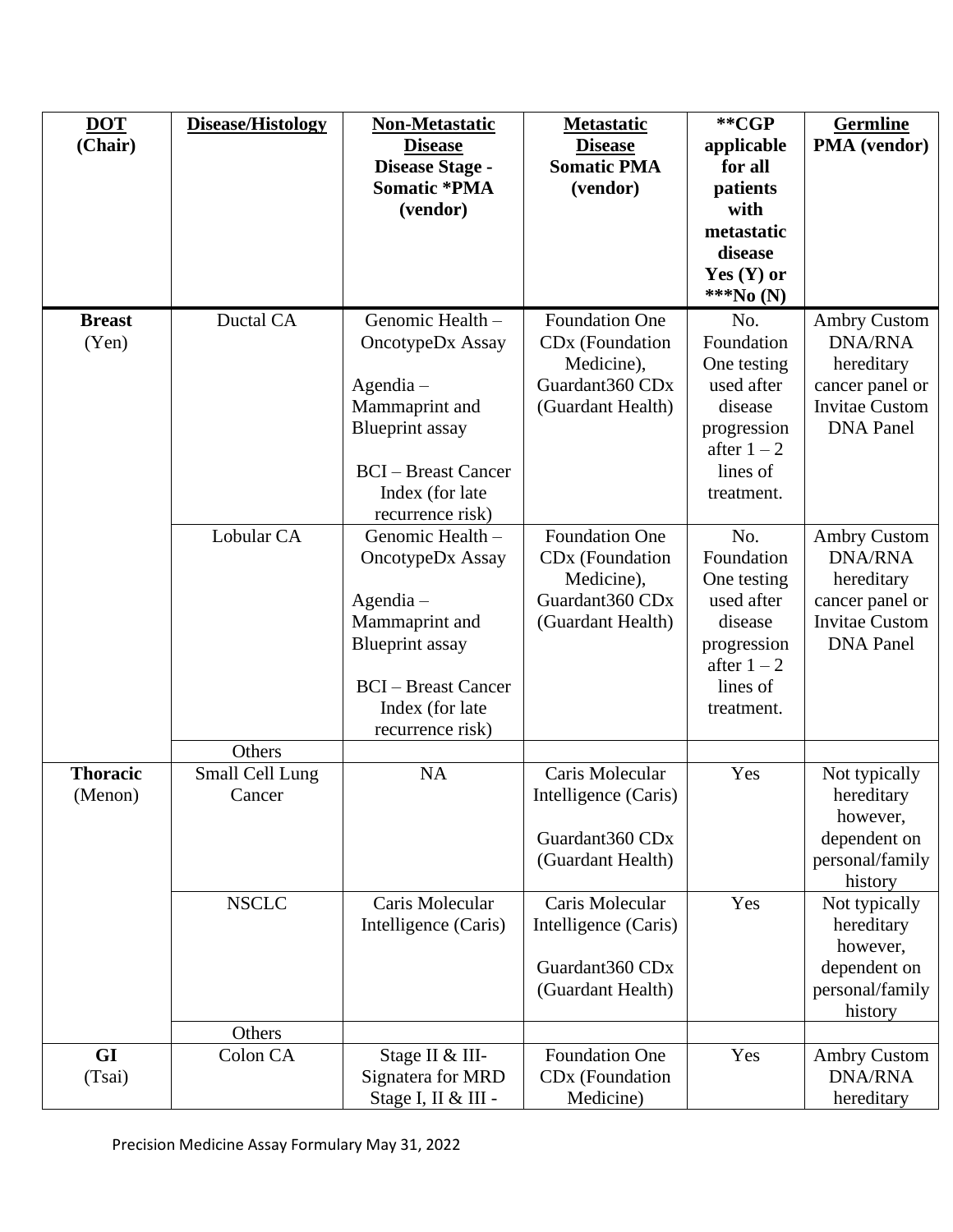| <b>DOT</b><br>(Chair) | Disease/Histology                | <b>Non-Metastatic</b><br><b>Disease</b><br>Disease Stage -<br><b>Somatic *PMA</b><br>(vendor) | <b>Metastatic</b><br><b>Disease</b><br><b>Somatic PMA</b><br>(vendor)                                  | **CGP<br>applicable<br>for all<br>patients<br>with<br>metastatic<br>disease<br>Yes $(Y)$ or<br>***No (N) | <b>Germline</b><br><b>PMA</b> (vendor)                                                                              |
|-----------------------|----------------------------------|-----------------------------------------------------------------------------------------------|--------------------------------------------------------------------------------------------------------|----------------------------------------------------------------------------------------------------------|---------------------------------------------------------------------------------------------------------------------|
|                       |                                  | MMR status IHC &<br>PCR (WDL/GSPMC)<br>mfolfoxAI (Caris)                                      | Guardant 360<br>(Guardant Health)<br>mfolfoxAI (Caris)                                                 |                                                                                                          | cancer panel or<br><b>Invitae Custom</b><br><b>DNA</b> Panel                                                        |
|                       | Pancreas CA                      | Tempus xT and<br>Tempus - HRD<br>(Tempus)                                                     | Tempus xT and<br>Tempus-HRD<br>(Tempus)                                                                | Yes                                                                                                      | <b>Ambry Custom</b><br><b>DNA/RNA</b><br>hereditary<br>cancer panel or<br><b>Invitae Custom</b><br><b>DNA</b> Panel |
|                       | Gastric CA                       | HER-2/Neu<br>amplification (WDL)                                                              | <b>Foundation One</b><br>CD <sub>x</sub> (Foundation<br>Medicine)<br>Guardant 360<br>(Guardant Health) | Yes                                                                                                      | <b>Ambry Custom</b><br><b>DNA/RNA</b><br>hereditary<br>cancer panel or<br><b>Invitae Custom</b><br><b>DNA</b> Panel |
|                       | <b>Esophageal CA</b>             | HER-2/Neu<br>amplification (WDL)                                                              | <b>Foundation One</b><br>CD <sub>x</sub> (Foundation<br>Medicine)<br>Guardant 360<br>(Guardant Health) | Yes                                                                                                      | Not typically<br>hereditary<br>however,<br>dependent on<br>personal/family<br>history                               |
|                       | Hepatocellular CA                | <b>NA</b>                                                                                     | <b>Foundation One</b><br>CD <sub>x</sub> (Foundation<br>Medicine)<br>Guardant 360<br>(Guardant Health) | Yes                                                                                                      | Not typically<br>hereditary<br>however,<br>dependent on<br>personal/family<br>history                               |
|                       | Cholangiocarcinoma               | NA                                                                                            | Tempus xT<br>(Tempus)<br>Guardant 360<br>(Guardant Health)                                             | Yes                                                                                                      | <b>Ambry Custom</b><br><b>DNA/RNA</b><br>hereditary<br>cancer panel or<br><b>Invitae Custom</b><br><b>DNA</b> Panel |
|                       | NET (well-mod<br>differentiated) | NA                                                                                            | Foundation One<br>CD <sub>x</sub> (Foundation<br>Medicine)                                             | Yes                                                                                                      | Not typically<br>hereditary<br>however,                                                                             |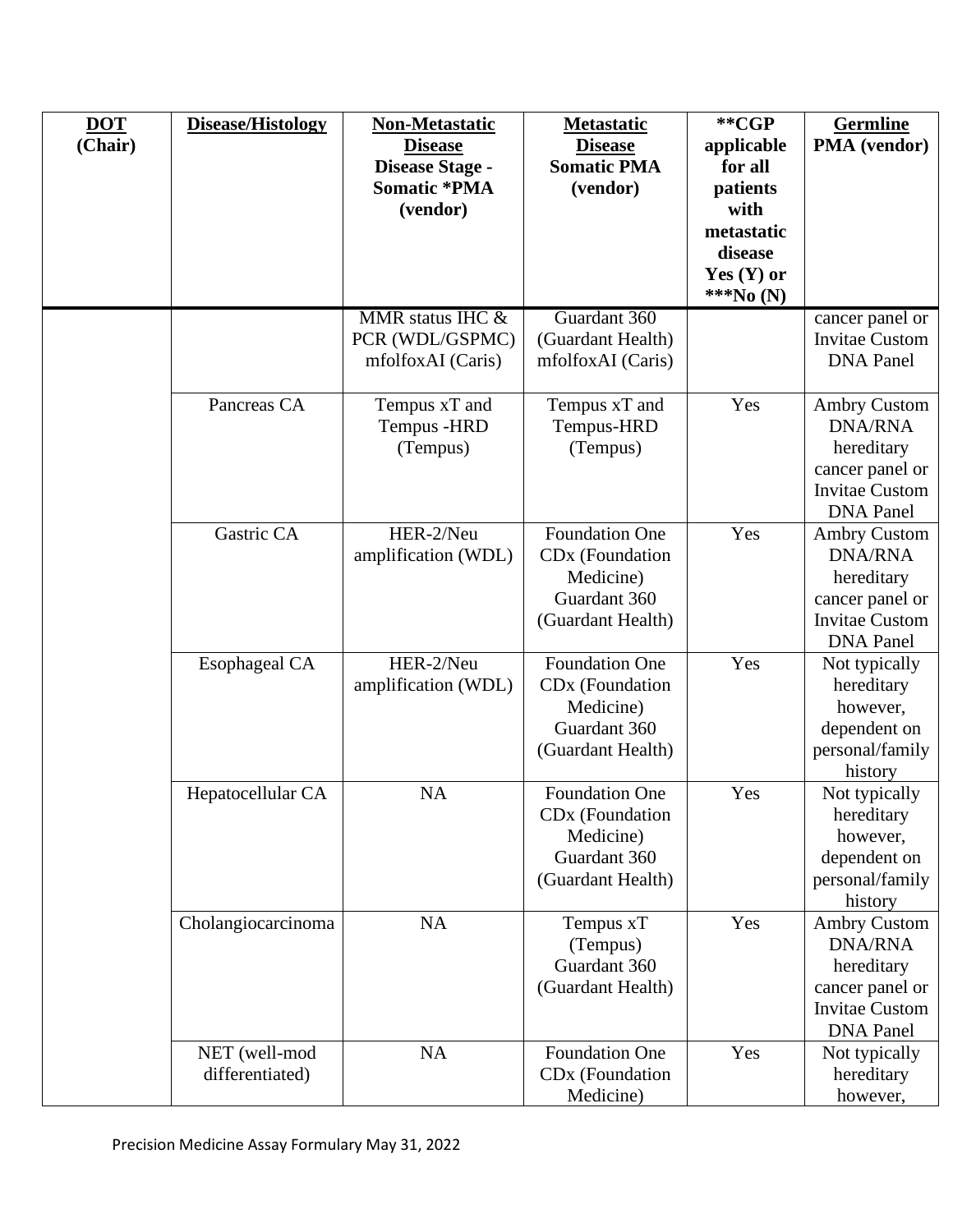| <b>DOT</b><br>(Chair)                                                                                                                             | Disease/Histology              | <b>Non-Metastatic</b><br><b>Disease</b><br>Disease Stage -<br><b>Somatic *PMA</b><br>(vendor) | <b>Metastatic</b><br><b>Disease</b><br><b>Somatic PMA</b><br>(vendor)                                  | **CGP<br>applicable<br>for all<br>patients<br>with<br>metastatic<br>disease<br>Yes $(Y)$ or<br>***No (N) | <b>Germline</b><br>PMA (vendor)                                                                                     |
|---------------------------------------------------------------------------------------------------------------------------------------------------|--------------------------------|-----------------------------------------------------------------------------------------------|--------------------------------------------------------------------------------------------------------|----------------------------------------------------------------------------------------------------------|---------------------------------------------------------------------------------------------------------------------|
|                                                                                                                                                   |                                |                                                                                               | Guardant 360<br>(Guardant Health)                                                                      |                                                                                                          | dependent on<br>personal/family<br>history                                                                          |
|                                                                                                                                                   | NET (poorly<br>differentiated) | NA                                                                                            | <b>Foundation One</b><br>CD <sub>x</sub> (Foundation<br>Medicine)<br>Guardant 360<br>(Guardant Health) | Yes                                                                                                      | Not typically<br>hereditary<br>however,<br>dependent on<br>personal/family<br>history                               |
|                                                                                                                                                   | Others                         | <b>NA</b>                                                                                     | <b>Foundation One</b><br>CD <sub>x</sub> (Foundation<br>Medicine)<br>Guardant 360<br>(Guardant Health) | Yes                                                                                                      |                                                                                                                     |
| GU<br>(Langenstroer)<br>Liquid PMA<br>has been<br>variable -<br>Foundation<br>Liquid or<br>Guardant 360,<br>but moving<br>towards<br>Guardant 360 | Prostate CA                    | <b>NA</b>                                                                                     | <b>Foundation One</b><br>CD <sub>x</sub> (Foundation<br>Medicine)<br>Guardant 360<br>(Guardant Health  | Yes                                                                                                      | <b>Ambry Custom</b><br><b>DNA/RNA</b><br>hereditary<br>cancer panel or<br><b>Invitae Custom</b><br><b>DNA</b> Panel |
|                                                                                                                                                   | Kidney                         | <b>NA</b>                                                                                     | <b>Foundation One</b><br>CD <sub>x</sub> (Foundation<br>Medicine)<br>Guardant 360<br>(Guardant Health  | Yes                                                                                                      | <b>Ambry Custom</b><br><b>DNA/RNA</b><br>hereditary<br>cancer panel or<br><b>Invitae Custom</b><br><b>DNA</b> Panel |
|                                                                                                                                                   | Bladder                        | <b>Foundation One CDx</b><br>(Foundation<br>Medicine)                                         | <b>Foundation One</b><br>CD <sub>x</sub> (Foundation<br>Medicine)<br>Guardant 360<br>(Guardant Health  | Yes                                                                                                      | <b>Ambry Custom</b><br><b>DNA/RNA</b><br>hereditary<br>cancer panel or<br><b>Invitae Custom</b><br><b>DNA</b> Panel |
|                                                                                                                                                   | Testicular                     | <b>NA</b>                                                                                     | <b>Foundation One</b><br>CD <sub>x</sub> (Foundation<br>Medicine)<br>Guardant 360<br>(Guardant Health  | Yes                                                                                                      | Not typically<br>hereditary<br>however,<br>dependent on                                                             |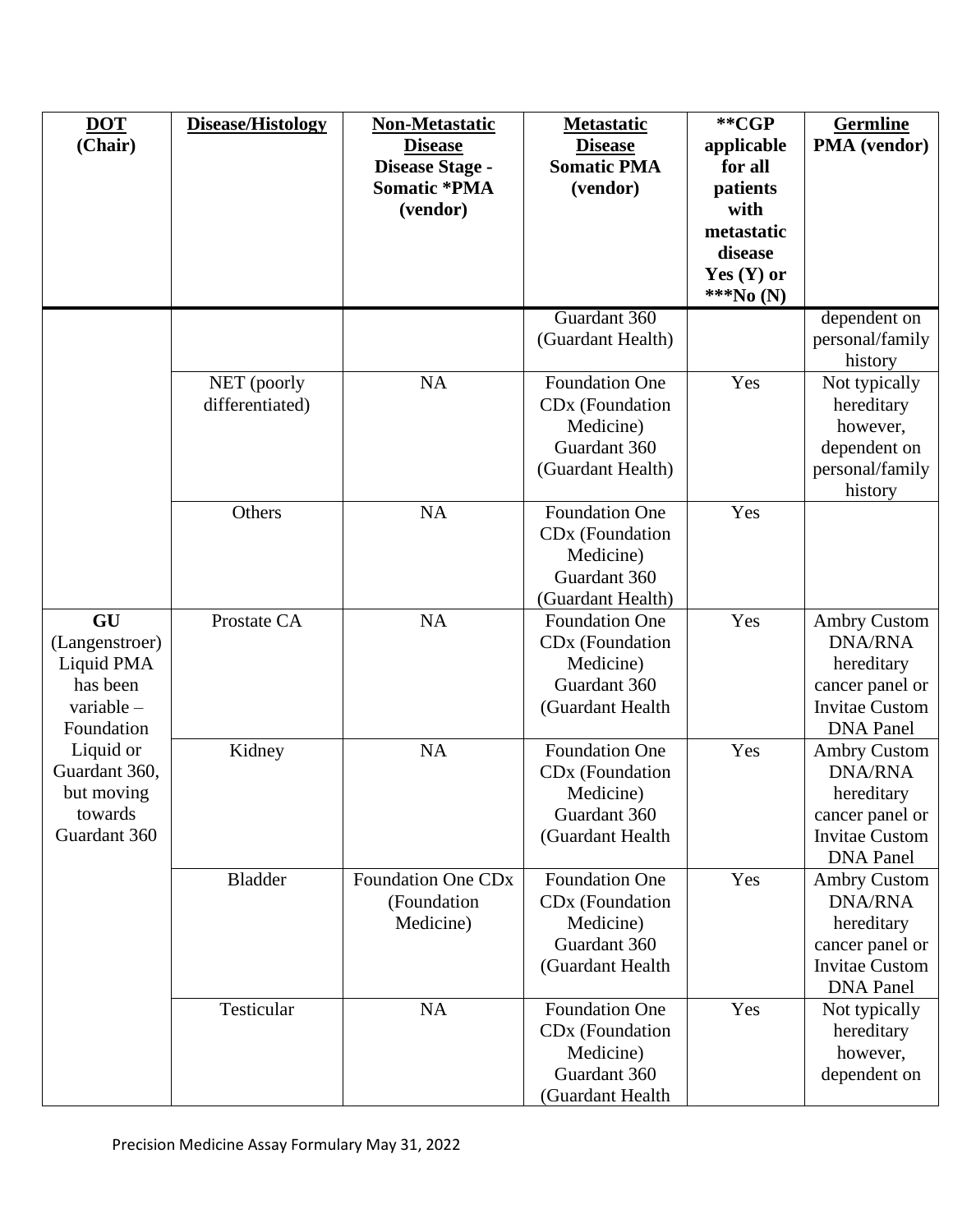| <b>DOT</b><br>(Chair)      | <b>Disease/Histology</b>           | Non-Metastatic<br><b>Disease</b><br>Disease Stage -<br><b>Somatic *PMA</b><br>(vendor)      | <b>Metastatic</b><br><b>Disease</b><br><b>Somatic PMA</b><br>(vendor)                                                                            | **CGP<br>applicable<br>for all<br>patients<br>with<br>metastatic<br>disease<br>Yes $(Y)$ or<br>***No (N) | <b>Germline</b><br>PMA (vendor)                                                                                     |
|----------------------------|------------------------------------|---------------------------------------------------------------------------------------------|--------------------------------------------------------------------------------------------------------------------------------------------------|----------------------------------------------------------------------------------------------------------|---------------------------------------------------------------------------------------------------------------------|
|                            |                                    |                                                                                             |                                                                                                                                                  |                                                                                                          | personal/family<br>history                                                                                          |
|                            | Others                             |                                                                                             |                                                                                                                                                  |                                                                                                          |                                                                                                                     |
| <b>Gyn-Onc</b><br>(Uyar)   | Ovarian CA                         | <b>NA</b><br>(At recurrence,<br>assays will be<br>employed as in the<br>metastatic setting) | <b>Foundation One</b><br>CD <sub>x</sub> (Foundation<br>Medicine), Ambry<br>Genetics - Tumor<br>Next HRD (Ambry<br>Genetics)<br>MyChoice, Myriad | Yes                                                                                                      | Myriad<br><b>MyRisk</b>                                                                                             |
|                            | <b>Endometrial CA</b>              | <b>NA</b><br>(At recurrence,<br>assays will be<br>employed as in the<br>metastatic setting) | <b>Foundation One</b><br>CD <sub>x</sub> (Foundation<br>Medicine)                                                                                | Yes<br>(histology<br>dependent)                                                                          | <b>Ambry Custom</b><br><b>DNA/RNA</b><br>hereditary<br>cancer panel or<br><b>Invitae Custom</b><br><b>DNA</b> Panel |
|                            | <b>Cervical CA</b>                 | <b>NA</b><br>(At recurrence,<br>assays will be<br>employed as in the<br>metastatic setting) | <b>Foundation One</b><br>CD <sub>x</sub> (Foundation<br>Medicine)                                                                                | Yes                                                                                                      | Not typically<br>hereditary<br>however,<br>dependent on<br>personal/family<br>history                               |
|                            | Others<br>Granulosa Cell<br>Cancer | NA<br>(At recurrence,<br>assays will be<br>employed as in the<br>metastatic setting)        | <b>Foundation One</b><br>CD <sub>x</sub> (Foundation<br>Medicine)<br><b>Androgen Markers</b><br>(WDL)                                            | Yes                                                                                                      |                                                                                                                     |
| <b>Neuro-Onc</b><br>(Bovi) | Glioblastoma                       | Grade 2, 3, & 4<br>Gliomas<br>(Astrocytomas and<br>Oligodendrogliomas)                      | Glioseq (UPMC),<br>MGMT (LabCorp)                                                                                                                | Yes                                                                                                      | <b>Ambry Custom</b><br><b>DNA/RNA</b><br>hereditary<br>cancer panel or<br><b>Invitae Custom</b><br><b>DNA</b> Panel |
|                            | Others                             |                                                                                             |                                                                                                                                                  |                                                                                                          |                                                                                                                     |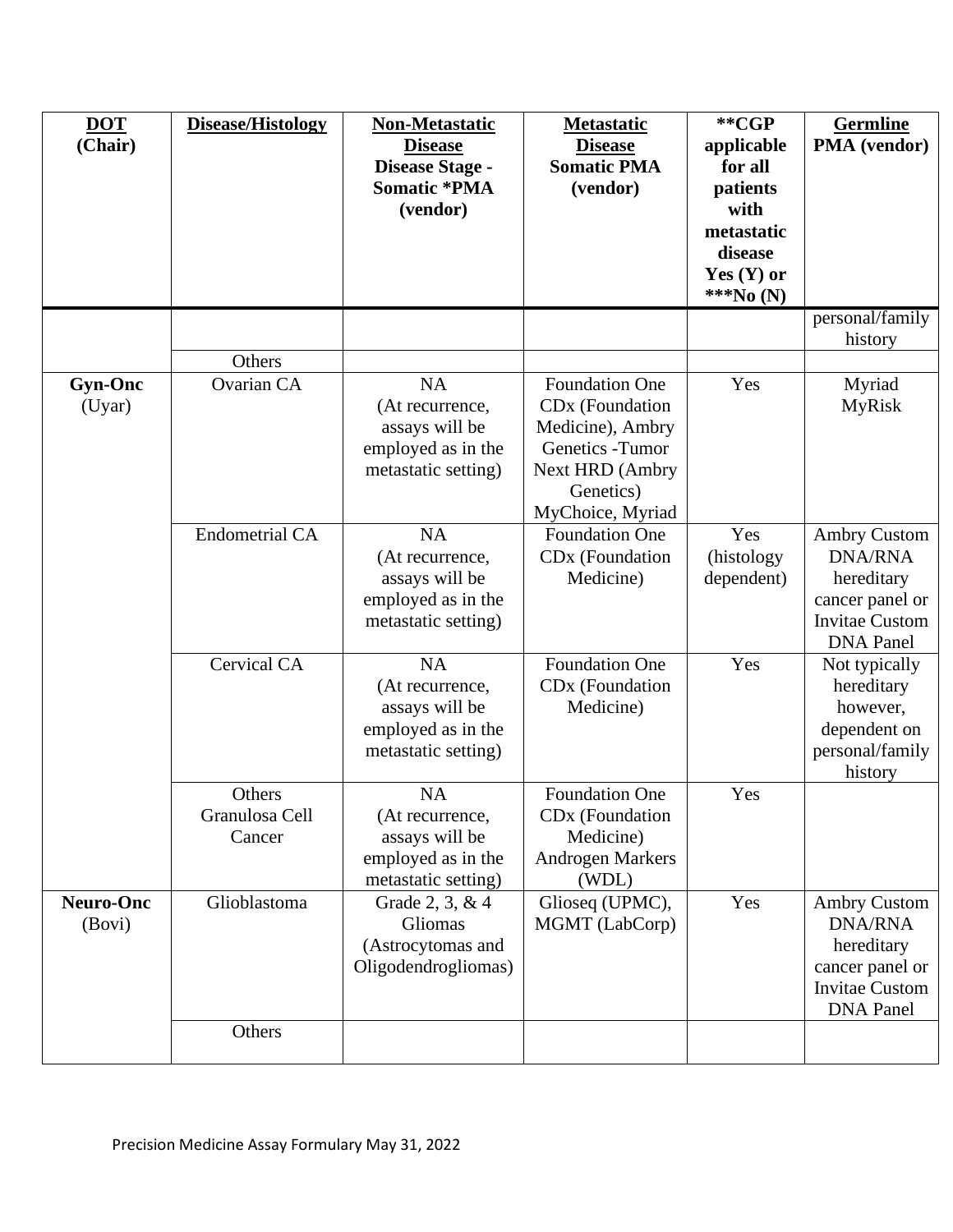| <b>DOT</b><br>(Chair)            | Disease/Histology        | <b>Non-Metastatic</b><br><b>Disease</b><br>Disease Stage -<br><b>Somatic *PMA</b><br>(vendor) | <b>Metastatic</b><br><b>Disease</b><br><b>Somatic PMA</b><br>(vendor) | **CGP<br>applicable<br>for all<br>patients<br>with<br>metastatic<br>disease<br>Yes $(Y)$ or<br>***No (N) | <b>Germline</b><br>PMA (vendor)                                                                                     |
|----------------------------------|--------------------------|-----------------------------------------------------------------------------------------------|-----------------------------------------------------------------------|----------------------------------------------------------------------------------------------------------|---------------------------------------------------------------------------------------------------------------------|
| <b>Head &amp; Neck</b><br>(Wong) | <b>HNSCC</b>             | <b>NA</b>                                                                                     | <b>Foundation One</b><br>CD <sub>x</sub> (Foundation<br>Medicine)     |                                                                                                          | Not typically<br>hereditary<br>however,<br>dependent on<br>personal/family<br>history                               |
| <b>Sarcoma</b><br>(Charlson)     | Others<br>Sarcoma        | <b>NA</b>                                                                                     | Tempus xT<br>(Tempus)<br>Guardant 360<br>(Guardant Health)            | Yes                                                                                                      | <b>Ambry Custom</b><br><b>DNA/RNA</b><br>hereditary<br>cancer panel or<br><b>Invitae Custom</b><br><b>DNA</b> Panel |
|                                  | <b>GIST</b>              | Tempus xT (Tempus)                                                                            | Tempus xT<br>(Tempus)<br>Guardant 360<br>(Guardant Health)            | Yes                                                                                                      |                                                                                                                     |
|                                  | Others                   | NA                                                                                            | Tempus xT<br>(Tempus)                                                 | Yes                                                                                                      |                                                                                                                     |
| <b>Endocrine</b><br>(Wang)       | <b>Adrenocortical CA</b> | <b>NA</b>                                                                                     | <b>Foundation One</b><br>CD <sub>x</sub> (Foundation<br>Medicine)     | Yes                                                                                                      | <b>Ambry Custom</b><br><b>DNA/RNA</b><br>hereditary<br>cancer panel or<br><b>Invitae Custom</b><br><b>DNA</b> Panel |
|                                  | Others                   | NA                                                                                            | GSPMC 50 gene<br>panel<br>ThyroSeq/Veracyte<br>Invitae HPT panel      |                                                                                                          |                                                                                                                     |
| <b>Skin Cancer</b><br>(Clarke)   | Melanoma                 | NA                                                                                            | <b>Foundation One</b><br>CD <sub>x</sub> (Foundation<br>Medicine)     |                                                                                                          | <b>Ambry Custom</b><br><b>DNA/RNA</b><br>hereditary<br>cancer panel or<br><b>Invitae Custom</b><br><b>DNA</b> Panel |
|                                  | Others                   |                                                                                               |                                                                       |                                                                                                          |                                                                                                                     |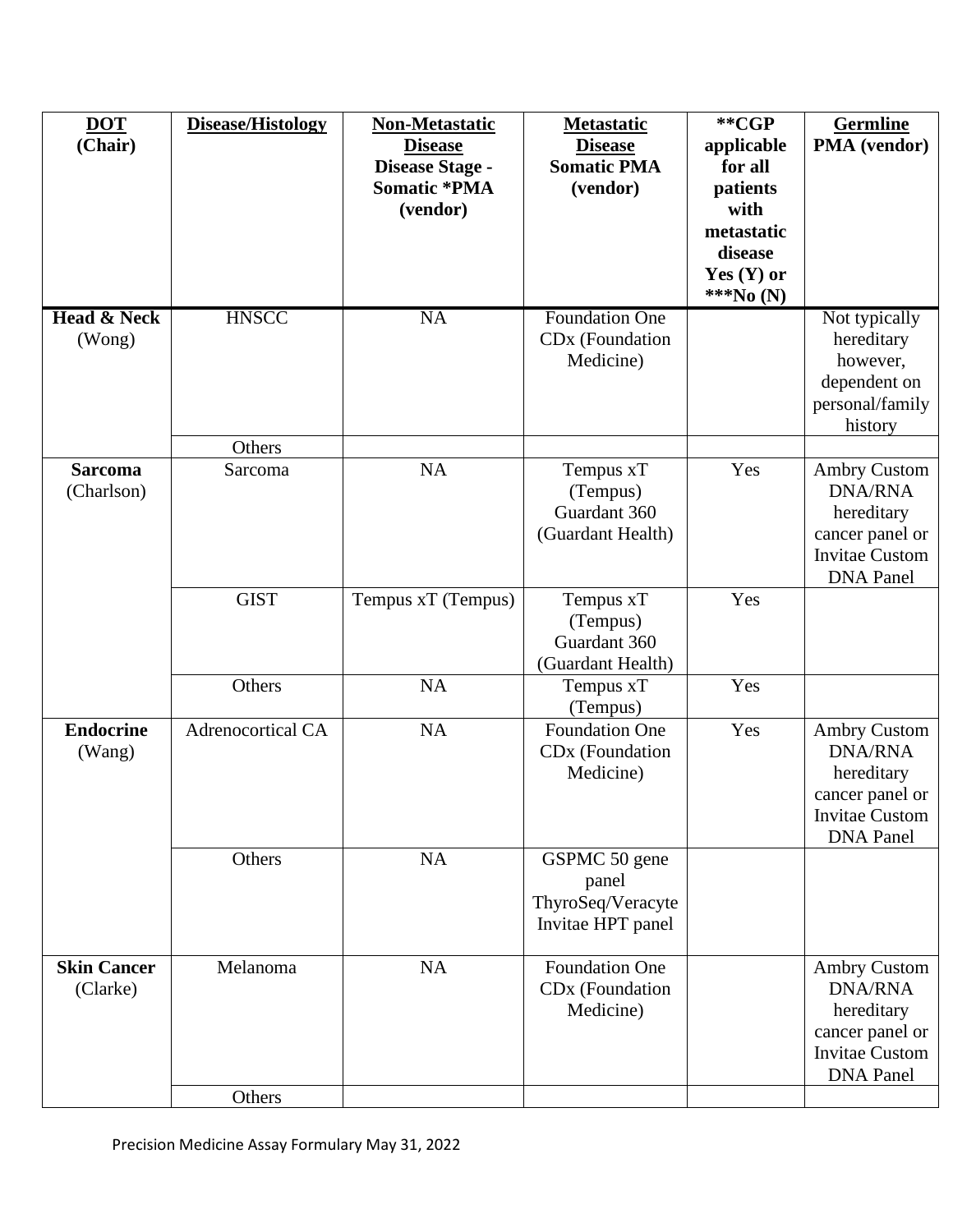| <b>DOT</b><br>(Chair)         | Disease/Histology | <b>Non-Metastatic</b><br><b>Disease</b><br>Disease Stage -<br><b>Somatic *PMA</b><br>(vendor) | <b>Metastatic</b><br><b>Disease</b><br><b>Somatic PMA</b><br>(vendor) | **CGP<br>applicable<br>for all<br>patients<br>with<br>metastatic<br>disease<br>Yes $(Y)$ or<br>***No (N) | <b>Germline</b><br>PMA (vendor)                                                       |
|-------------------------------|-------------------|-----------------------------------------------------------------------------------------------|-----------------------------------------------------------------------|----------------------------------------------------------------------------------------------------------|---------------------------------------------------------------------------------------|
|                               |                   |                                                                                               |                                                                       |                                                                                                          |                                                                                       |
| <b>Miscellaneous</b>          | NA                | Omniseq                                                                                       | Omniseq                                                               | NA                                                                                                       | NA                                                                                    |
| <b>Hematology</b><br>(Fenske) | AML               | <b>ARUP NGS</b><br>IDH1, IDH2 (BCW)<br><b>ARUP NGS</b><br>Clonoseq<br>NA                      |                                                                       |                                                                                                          | Not typically<br>hereditary<br>however,<br>dependent on<br>personal/family<br>history |
|                               | <b>MDS</b>        |                                                                                               |                                                                       |                                                                                                          | Not typically<br>hereditary<br>however,<br>dependent on<br>personal/family<br>history |
|                               | <b>ALL</b>        |                                                                                               |                                                                       |                                                                                                          | Not typically<br>hereditary<br>however,<br>dependent on<br>personal/family<br>history |
|                               | HL                |                                                                                               |                                                                       |                                                                                                          | Not typically<br>hereditary<br>however,<br>dependent on<br>personal/family<br>history |
|                               | <b>NHL</b>        | Clonoseq<br>P53 ARUP                                                                          |                                                                       |                                                                                                          | Not typically<br>hereditary<br>however,<br>dependent on<br>personal/family<br>history |
|                               | <b>MM</b>         | Clonoseq                                                                                      |                                                                       |                                                                                                          | Not typically<br>hereditary<br>however,<br>dependent on                               |